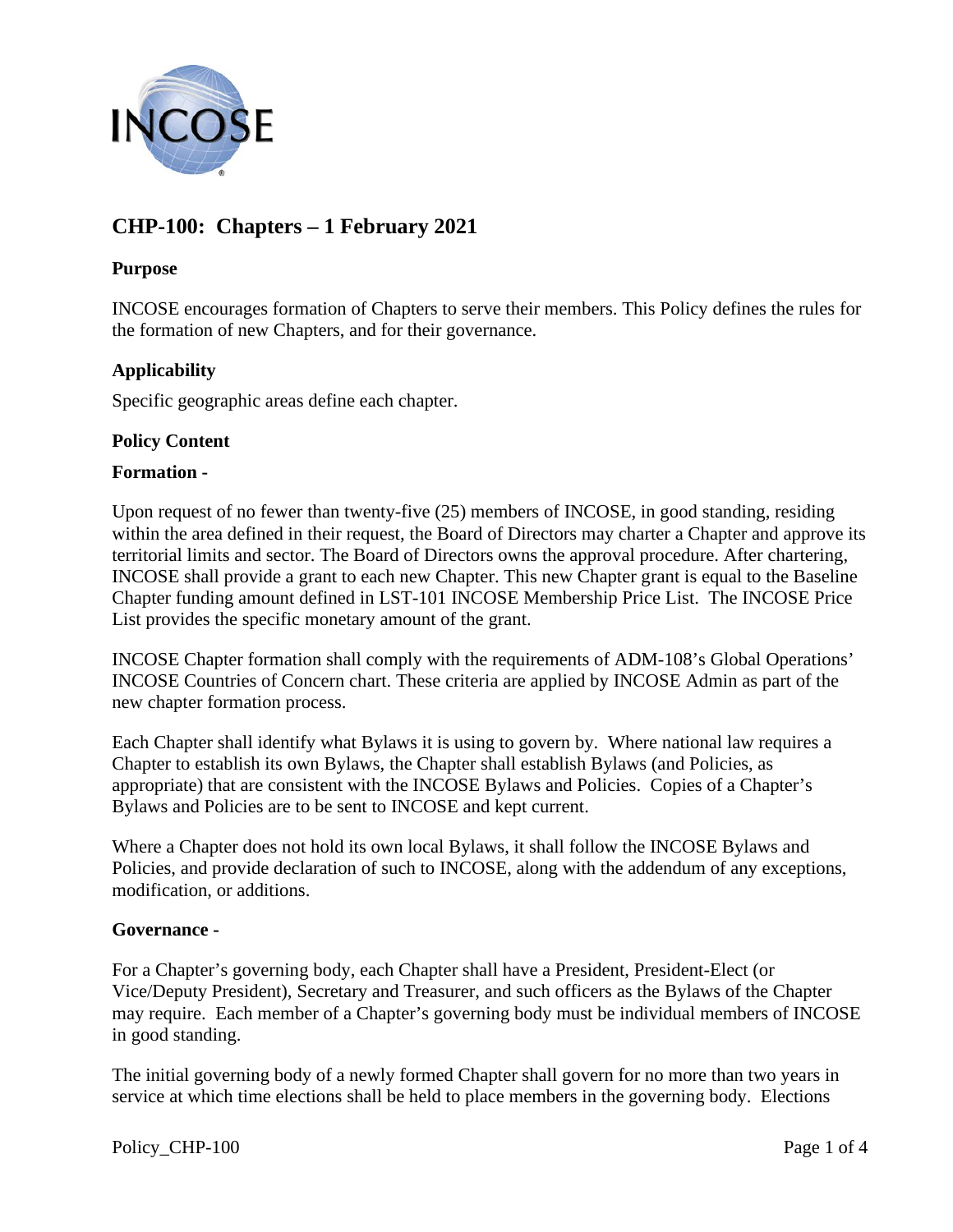

shall be held regularly with no holder of a single position in place for more than 3 years without being challenged through an election process. The positions of President, President-Elect (or Vice/Deputy President), Secretary and Treasurer shall be elected positions. Election notifications and results shall be submitted to the Chapter's Sector Director.

Each Chapter shall remain above the 25-member minimum size. Should a Chapter's membership size fall below this number, discussions will be held with the Sector Director to determine the way forward. This may include retaining its charter as a Chapter or merging with another Chapter, as appropriate, thereby retiring its own Chapter.

Each Chapter's governing body shall meet a minimum of four times per year, with agenda and minutes recorded.

Chapter Presidents shall submit a Chapter Report annually to their Sector Director not later than March 15<sup>th</sup>, using a format provided by INCOSE. The report shall include information related to membership status, certification status, financial status, Chapter activities and Chapter successes and challenges. If the Chapter is required by the national government to provide an annual financial report, a copy or summary is sufficient to meet the financial status requirement.

Each Chapter shall maintain a Chapter bank account, with a minimum of two signatories from the Chapter's governing body.

Each Chapter Treasurer shall have the obligation to maintain adequate financial records to support a periodic accounting of money owed to/due from INCOSE. The procedure for this reporting process is owned by the INCOSE Treasurer.

Each Chapter shall make available to its Sector Director, its financial records, if requested.

No Chapter shall have the authority to act for, or incur any financial obligation in the name of INCOSE without authorization from the INCOSE Board of Directors.

INCOSE shall be responsible for incorporation as a non-profit organization, tax status, IRS filings and insurance for Chapters within the USA, unless required by state or other laws. The INCOSE Secretary will provide guidance and assistance to include newly chartered Chapters in the USA as part of the national incorporation.

Chapters chartered outside the USA shall be structured in a manner suitable to national laws governing their geographic area.

Each Chapter shall make proper usage of the INCOSE name and logotype as detailed in policy COM-101, Use of INCOSE Name and Logo.

## **Services –**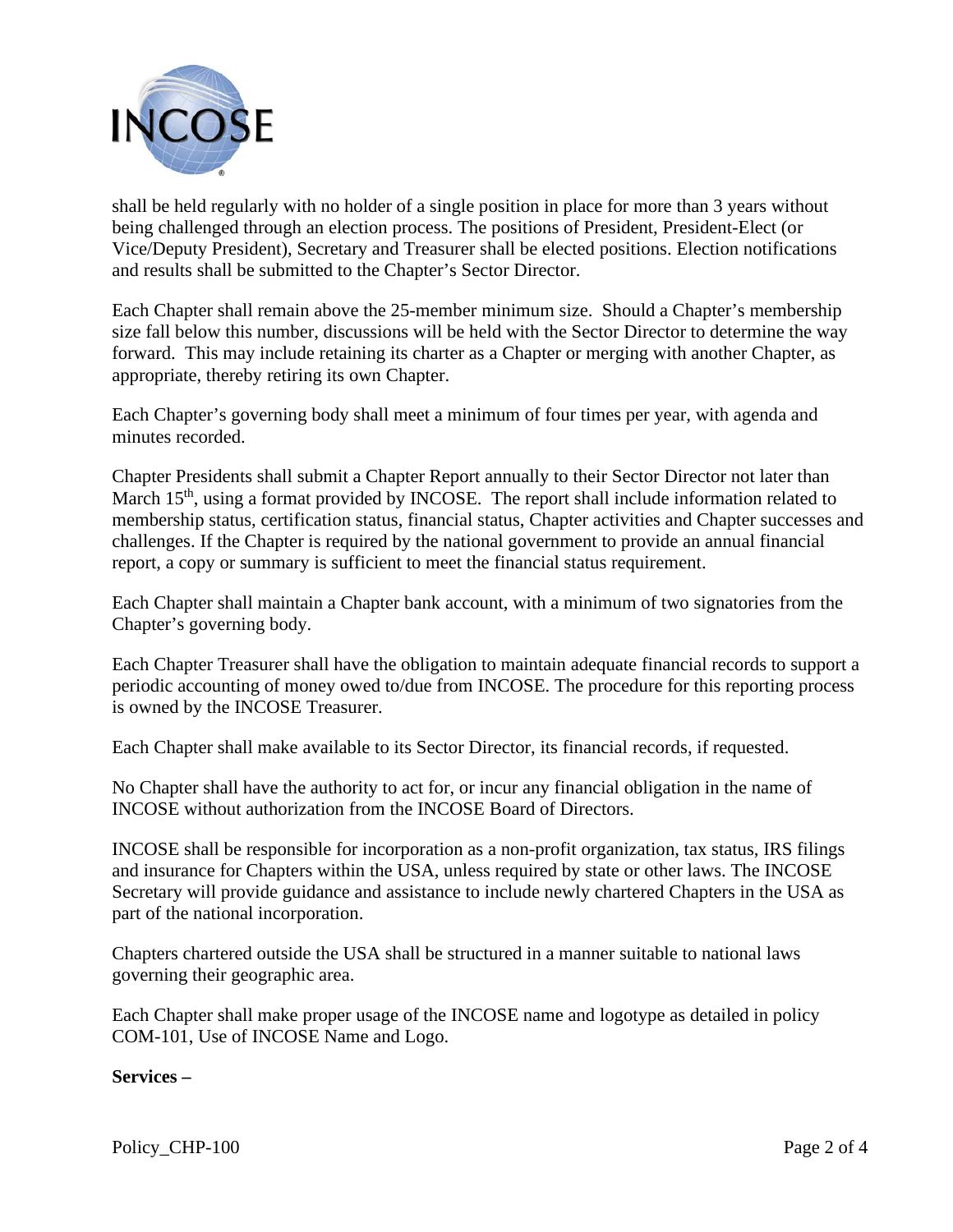

Each Chapter shall hold a minimum of two events annually, open to all members and non-members.

# **Re-activation –**

Sector Directors shall reach out to Chapters in their sector where there is lack of visible activity. If successful, the existing governing body for the Chapter shall be augmented or roles reassigned. This re-activated governing body shall ensure the Chapter Bylaws and Policies are current, and updated copies are provided to INCOSE as appropriate.

The re-activated governing body shall govern for no more than two years in service at which time elections shall be held to place members in the governing body. The Chapter shall then follow the requirements listed under the three sections in this Policy titled Formation, Governance and Services.

## **Retirement -**

Sector Directors shall reach out to Chapters in their sector where there is lack of visible activity. If there is no change after multiple attempts via multiple media (phone, email, internet, text, etc) to multiple members in the Chapter over a 2 year period, the Chapter shall be deemed inactive and shall be retired.

The Sector Director shall inform the INCOSE Board of Directors of the attempts to contact the Chapter. If deemed by the Board of Directors to retire the Chapter, refer to the section in this Policy titled Dissolution.

## **Revocation -**

Any activity performed by Chapters that is illegal or places INCOSE at risk, financially, reputational, or otherwise, shall be considered as a breach. The Chapter President working with the responsible Sector Director shall develop a remedial plan that eliminates the breach within an acceptable time period. No activity that is illegal or places INCOSE at risk, financially, reputational, or otherwise, shall be tolerated.

The Sector Director shall inform the INCOSE Board of Directors of the breach and of any remedial plans. If deemed by the Board of Directors to revoke the Chapter, refer to the section of this Policy titled Dissolution.

#### **Dissolution –**

A Chapter shall immediately dissolve upon a vote by a majority of the INCOSE Board of Directors to dissolve such chapter.